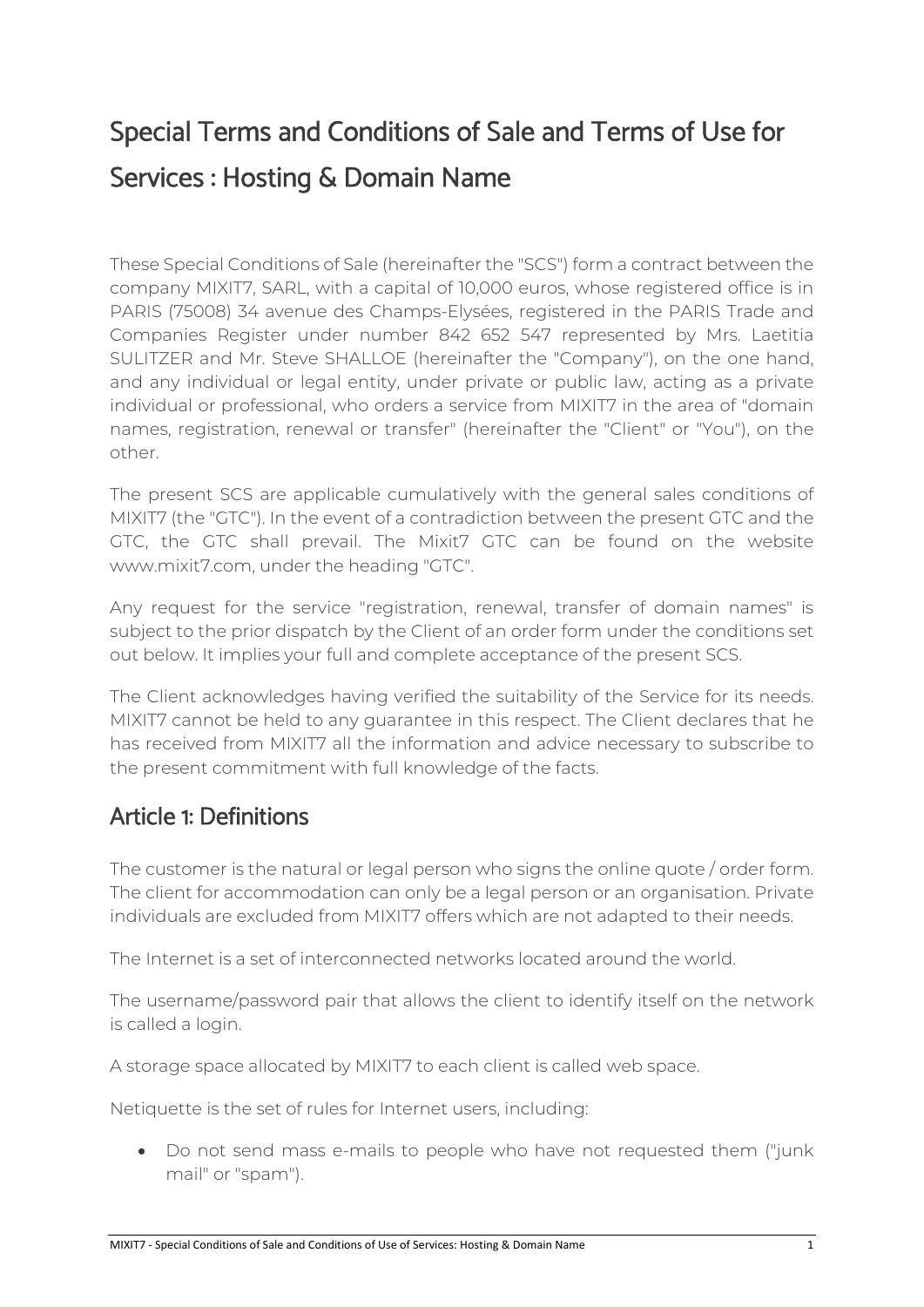- do not post a message in one or more newsgroups with content unrelated to the topic of those groups.
- respecting copyright.
- not to go against RFC1855

MIXIT7 uses third party providers' infrastructure for their datacenter or services and interconnects them as required:

- Interxion, Digital Realty, NL-AMS8, Pudonweg 37, 1437 EM Rozenburg, The Netherlands

- OVH, SAS with a capital of 500 k€ RCS Roubaix - Tourcoing 424 761 419 00011

- Knownhost LLC, 500 S Australian Ave, Ste 600 #1042, West Palm Beach FL 33401, USA

- Cloudflare, Inc, 101 Townsend St,San Francisco, CA 94107 USA

MIXIT7 rents and owns its servers on these infrastructures or uses services. The hotline and the administration of the servers are done at MIXIT7 or its partners.

# Article 2: Purpose

The purpose of the present SCS is to define the terms and conditions under which MIXIT7 provides its client with website hosting and domain name reservation/renewal services.

The present contract is subscribed for a period of one year from the 1st payment relating to the purchase of the ordered product. It is renewable by right for periods of one year. Payment of the annual fee must be received by MIXIT7 no later than two weeks before the end of each year (the date of the invoice being taken as proof). Any default or delay in payment on the part of the client will result in automatic termination of the present contract.

MIXIT7 reserves the right to terminate this contract at any time and without notice, subject to sending a registered letter to the client (to the address provided at registration). In the event of non-payment, breach of the usage policies or for any other reason at MIXIT7's discretion, MIXIT7 shall have the right, without notice and immediately, to suspend the customer's account by refunding the unused balance of his payment. In the event of a violation ofthe service usage policies,the customer's account may be suspended without refund.

# Article 3: The products

#### 3.1 - The identifier :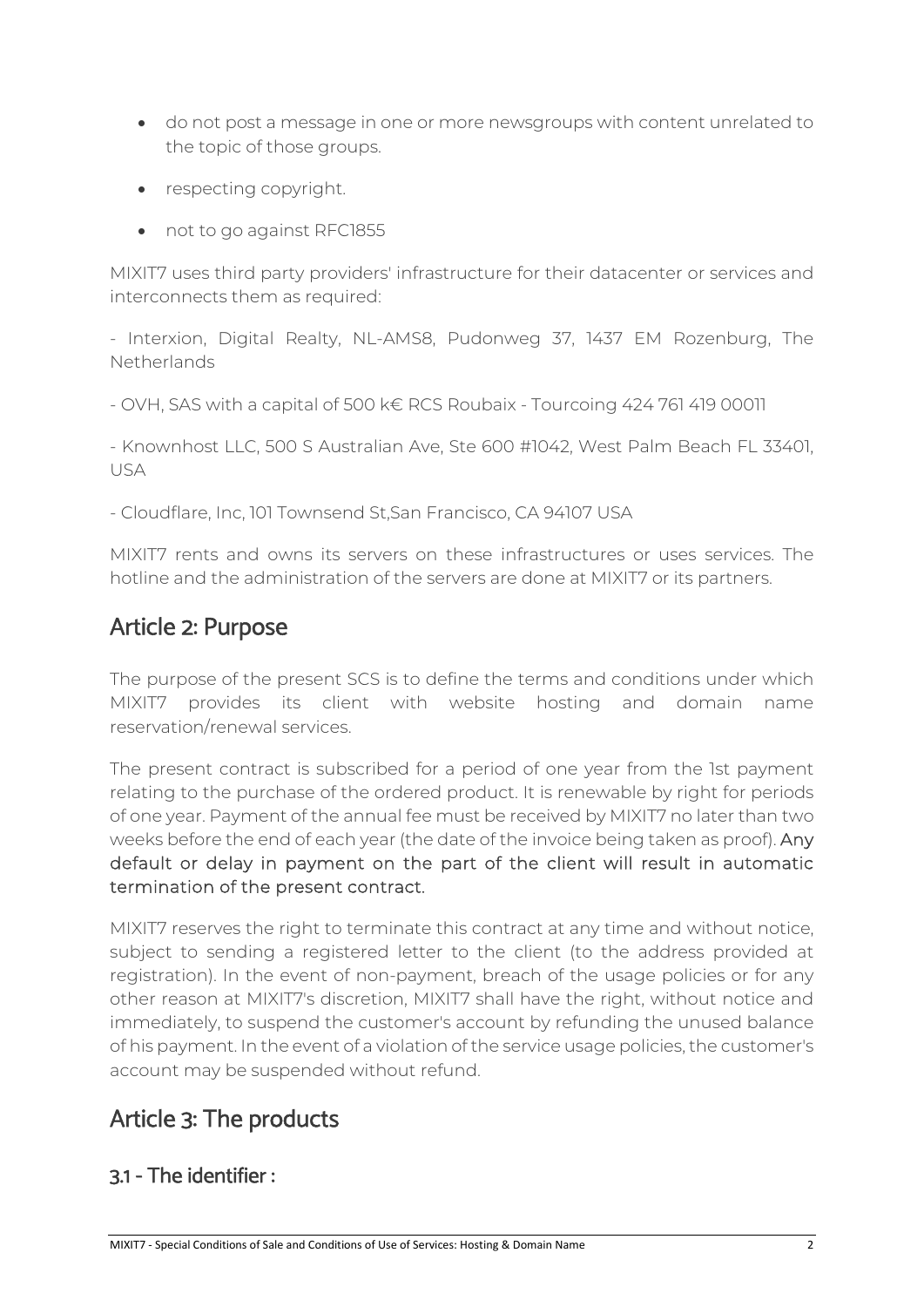Depending on your package, you will be given a login and an administration password to manage your hosting space or your emails.

#### 3.2 - Web space :

MIXIT7 offers to host a domain name on its DNS servers and associated disk space on its WEB servers, in return for payment of a rental fee, the cost of which depends on the product chosen by the client. The customer may choose his or her domain name(s) (Web address), insofar as this is available and in compliance with the naming charter for the chosen extension. The customer has complete freedom as to the content of his web space, as long as it complies with the laws and regulations in force in France and in his country of origin. In particular, it is forbidden to publish any form of content directly or indirectly associated with :

- to pornography
- pirated programs (MP3, cracks ...)
- of a racist or profane nature

The client agrees not to make available to the public, from its site hosted on MIXIT7 servers, multimedia files for which it does not own the rights. The client also agrees not to include hypertext links on its site and not to redirect its domain to sites that provide this type of service.

The client is informed that the publications constitute intellectual works protected by copyright in the sense of article L 112-2 1st and 2nd of the Code of Intellectual Property. The client assures MIXIT7 that it is the holder of all intellectual property rights to the entirety of the pages it hosts, i.e. the rights of reproduction, representation and distribution relating to the Internet medium, for a predetermined period.

The client acts as an independent entity and consequently assumes the risks and perils of its activity alone. The client is solely responsible for the services and its website, the content of the information transmitted, disseminated or collected, its use and updating, as well as all files, in particular address files.

The client undertakes to respect copyright, patent or trademark rights. Consequently, MIXIT7 cannot be held responsible for the content of the information transmitted, disseminated or collected, its use and updating, as well as any files, particularly address files, for any reason whatsoever. The client therefore declares that it fully accepts all legal obligations arising from the ownership of its services, and that MIXIT7 cannot be sought or worried in this respect for any reason whatsoever, particularly in the event of a violation of laws or regulations applicable to the client's services. The client declares that it has obtained all necessary authorizations in terms of copyright, in particular from the copyright distribution companies that may be required.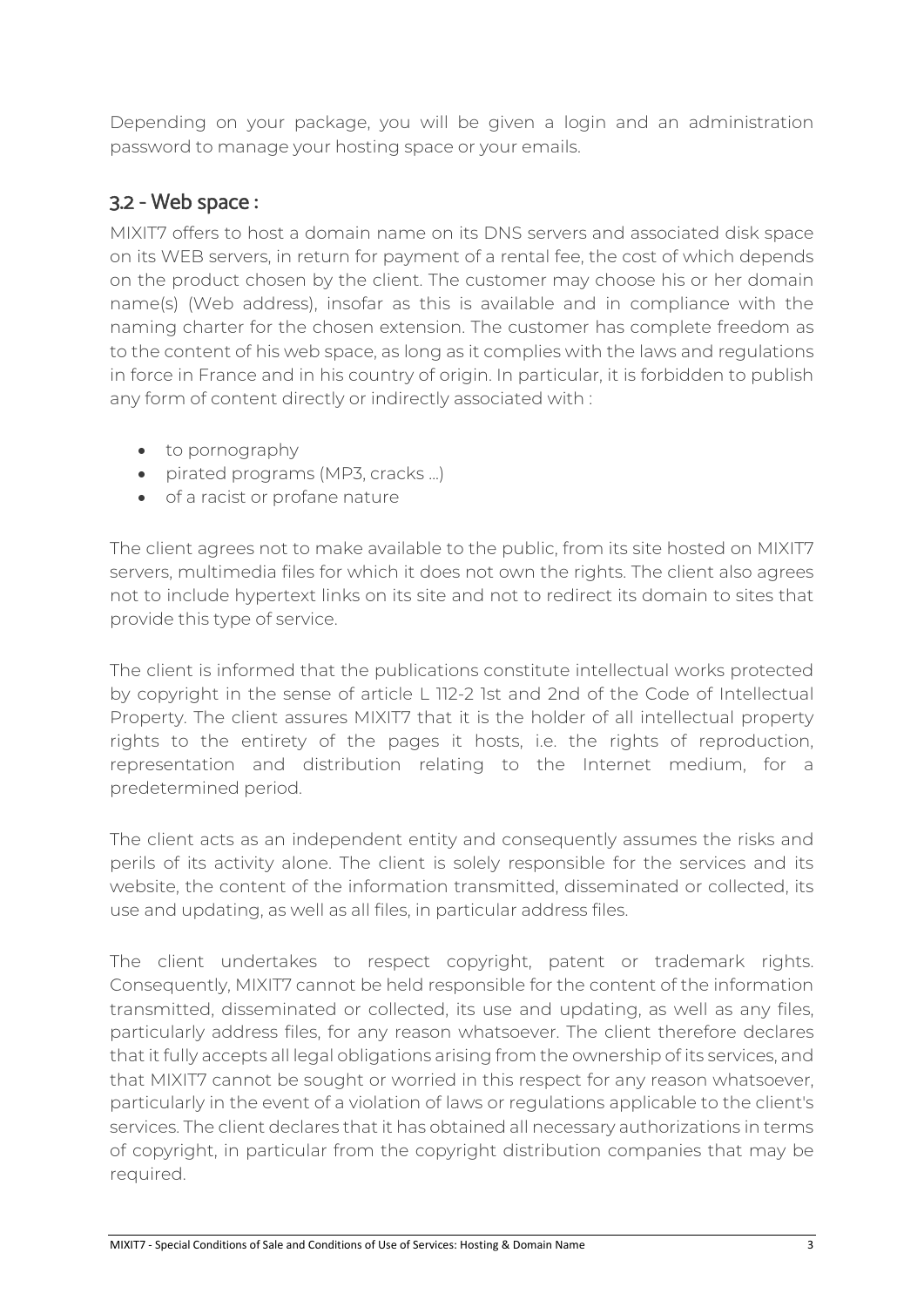The client undertakes to include on the web pages of its Internet site the identity and address of the owner or author of the web pages and to make all necessary requests for the creation of its web site, in accordance with current French law. The client's failure to comply with the above points, whether for the site hosted on MIXIT7's server infrastructure or whether it concerns a redirection of its domain to this type of site, and in particular any activity specifically prohibited from MIXIT7's servers and/or any content specifically prohibited on MIXIT7's servers and/or likely to give rise to civil and/or criminal liability and/or likely to infringe the rights of a third party will result in MIXIT7's right to interrupt the client's services without delay and without prior notice and to terminate the contract immediately and by right, without prejudice to the right to any damages that MIXIT7 may claim. In these cases, the client cannot claim reimbursement by MIXIT7 of sums already paid.

The client undertakes to comply with all legal and regulatory requirements in force, and in particular those relating to information technology, files and freedoms, and in particular to make any declaration of processing to the Commission Nationale de l'Informatique et des Libertés (C.N.I.L.). The client also undertakes to take out all necessary insurance with a solvent organisation in order to cover any damage that may be attributable to it within the framework of this contract or its execution.

The client guarantees to indemnify MIXIT7 against any action by a third party relating to the content of the information transmitted, disseminated or reproduced, in particular those resulting from an infringement of personality rights, a property right relating to a patent, a brand, designs and models, copyright or those resulting from an act of unfair or parasitic competition or an infringement of public order, the ethical rules governing the Internet, or the provisions of the Penal Code : In this respect, the client will compensate MIXIT7 for all costs, charges and expenses that the latter would have to bear as a result, including the fees and reasonable costs of MIXIT7's advisers, even by a non-final court decision. The client undertakes to pay directly to the author of the claim any sum that the latter may demand from MIXIT7. In addition, the client undertakes to intervene at the request of MIXIT7 in any proceedings instituted against the latter, and to guarantee MIXIT7 against all sentences pronounced against it on this occasion. Consequently, the client undertakes to deal personally with any claim and/or procedure, whatever its form, object or nature, which may be brought against MIXIT7 and which is related to the client's obligations under the present contract. The client, who is solely responsible for the content of the site, undertakes to defend MIXIT7 at its own expense in the event that the latter should be the subject of an action for damages relating to the data, information, messages, etc., that it distributes, and to pay the compensation due in reparation for any damage suffered, provided that it is free to settle and conduct the proceedings.

MIXIT7 reserves the right, at any time and without prior notice, to take offline any content that it considers to be in breach of French or international law or netiquette.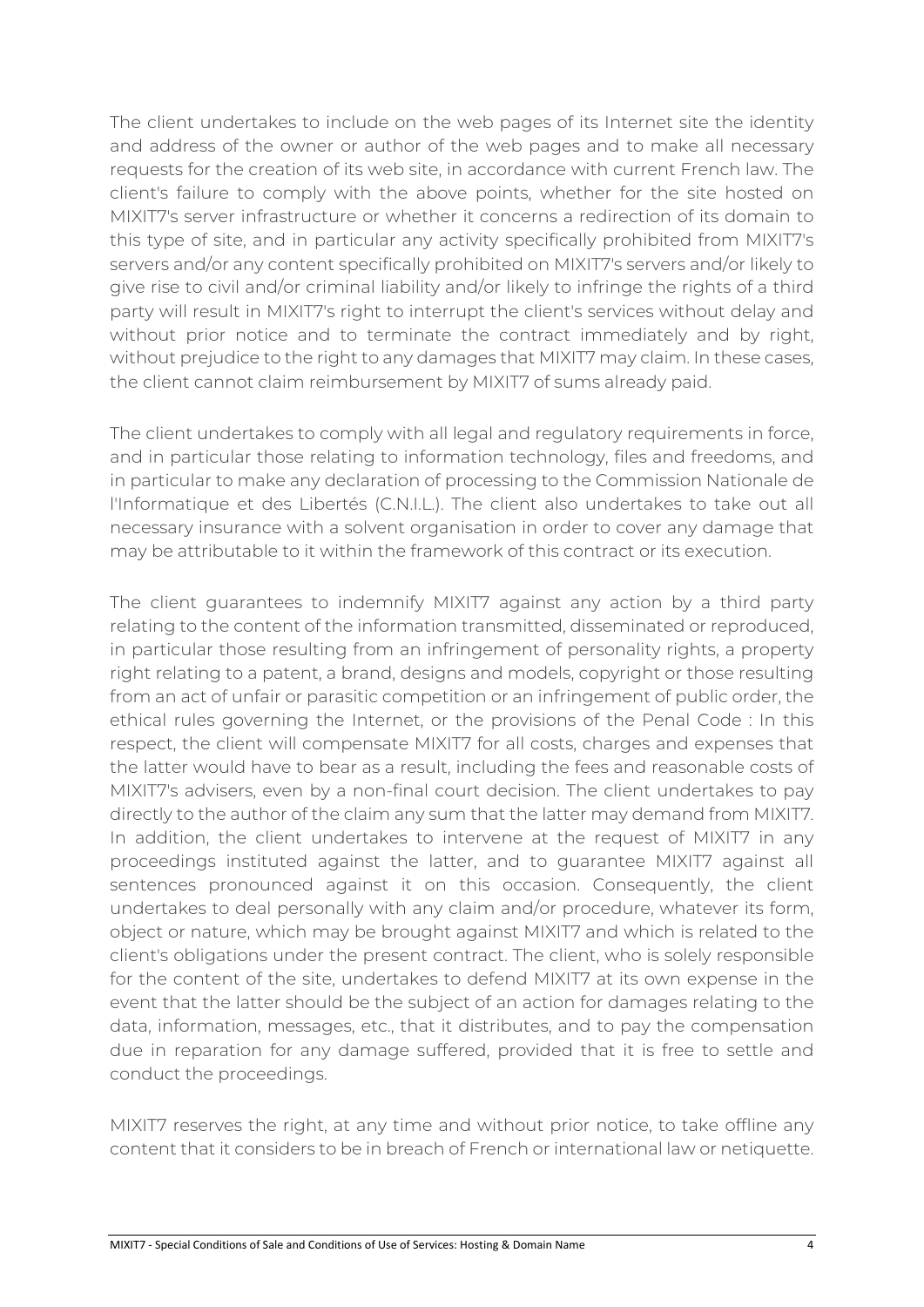If your site is hacked due to a flaw in your software, your site, MIXIT7 will shut down your site WITHOUT NOTICE to ensure the protection of the server or your unaffected data. The server will not be restarted until the cause of the flaw is found, and we are satisfied that your data is safe.

#### 3.3 - Email addresses :

MIXIT7 provides the client with email addresses, email aliases and email redirections, the number of which is defined in the formula chosen by the client. The customer may choose his or her addresses insofar as they are available and accepted by MIXIT7. MIXIT7 reserves the right, at any time and without prior notice, to delete one or all of the email addresses, aliases and redirections, if it considers that the use made of them does not comply with netiquette. Some technical addresses are reserved.

#### 3.4 - Service improvement :

MIXIT7 can migrate your data at any time to new servers, a new architecture to improve the service.

# Article 4: Customer's responsibility

The client undertakes to provide accurate and sincere information when reserving their domain name(s). The client undertakes to inform MIXIT7 of any change in the data provided and will be solely responsible for any malfunctions that may result from erroneous information.

The client alone assumes full responsibility for any infringement of the intellectual or industrial property of third parties, public order and morality and any other dispute concerning the domain name(s) purchased via MIXIT7.

The client is solely responsible for the choice of the domain name(s) purchased. Under no circumstances can MIXIT7 be held responsible for any recourse concerning a domain name purchased via MIXIT7.

The customer must maintain a valid email and postal address. The information will be updated through the web interface provided.

The client agrees not to attempt to penetrate MIXIT7's computer systems. Any attempt, however small and unsuccessful, will be logged and analysed by our systems. A procedure will be systematically initiated.

The client undertakes to update his content management software. MIXIT7 does everything possible to protect the server, but the hosting contract does not take into account the updating of your third-party software. This must be covered by another contract specific to your software (e.g. Joomla, Prestashop, WordPress, Magento...).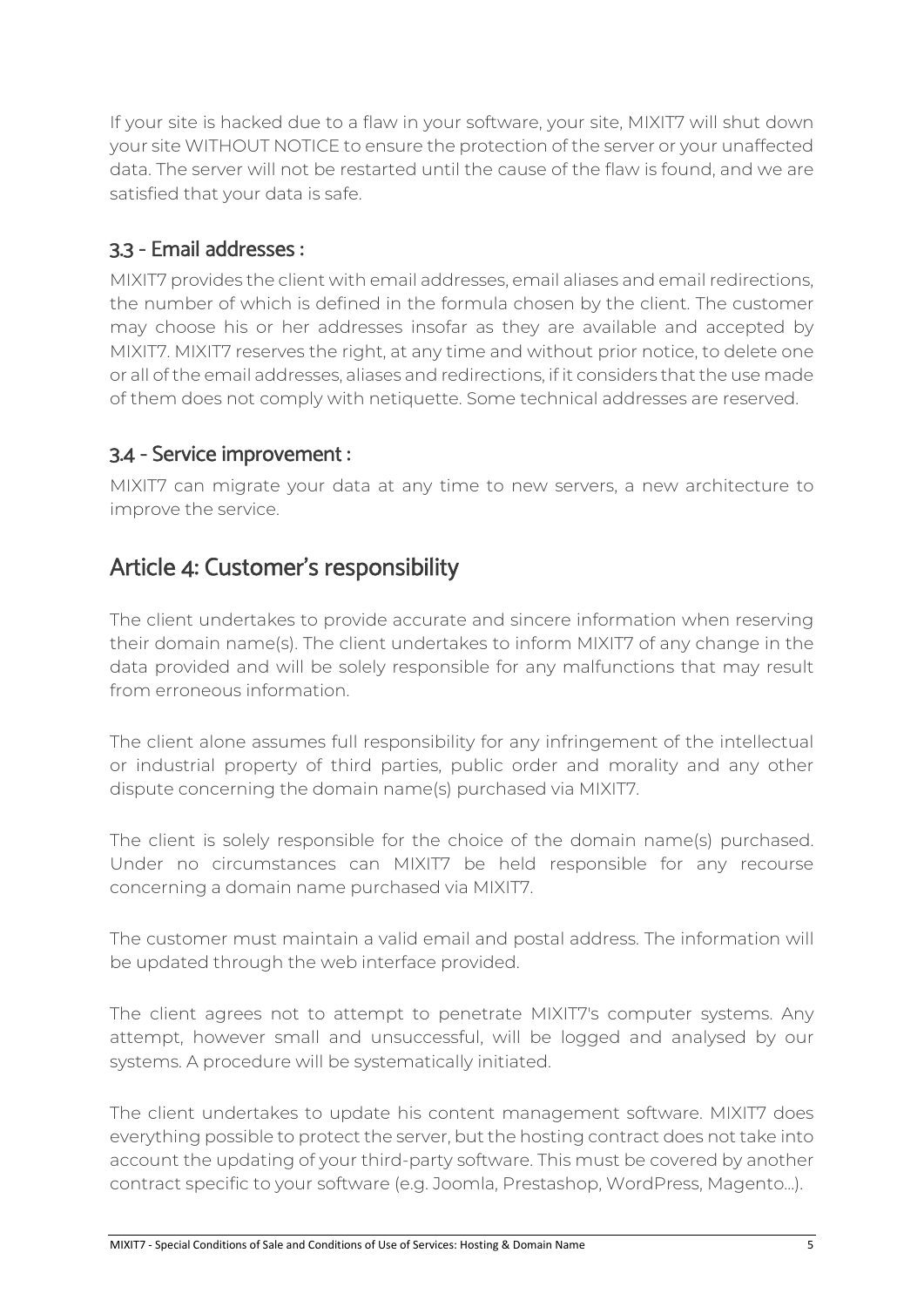#### 4.1 - Resource limitations :

MIXIT7 provides hosting spaces that allow the use of PHP scripts and other executable programs. These scripts use many more system resources than simple pages, so there are some restrictions on the use of these features. Scripts must use acceptable system resources. Scripts that use a very large number of CPU cycles and a very large amount of RAM memory will have to be suspended or additional charges may apply. MIXIT7 will make every effort to notify customers who are using scripts that are using too large a percentage of system resources before suspending them. However, if the scripts are causing problems for other clients or are taking up too many resources they may be stopped without notice.

Each space should not exceed 5% of the system resources for a period of time longer than 5 seconds or 3600 hits per hour.

Scripts must not interact with the server configuration or hardware in any way. Execution of such scripts may result in immediate cancellation of the customer account without refund.

#### 4.2 - Using PHP/MySQL :

The customer is warned that the abusive use (or based on incorrect programming) of MySQL and PHP (looping scripts, persistent connection, etc.) may be of such a nature as to render the operation of the site on a shared server incompatible, and expose the site concerned to suspension without notice in order to guarantee an acceptable quality of service to all the server's customers.

#### 4.3 - Transfer of domain names :

The transfer of a domain name does not mean the transfer of the actual ownership of the right of use, but the technical transfer of the provider (change of DNS). The client affirms that he/she is the owner of this right of use when requesting the transfer of a domain name or that he/she has been mandated by the abovementioned owner. MIXIT7 will carry out the necessary formalities or will guide the client in the completion of these formalities. Nevertheless, the client declares to have been informed that only the person named as administrative contact for this domain can validate this transfer. MIXIT7 cannot be held responsible for the impossibility of transferring this domain name or the resulting delays, as this impossibility does not systematically invalidate the hosting contract. MIXIT7 is therefore only bound by an obligation of means in this respect.

#### 4.4 - Transfer of .com, .net, .org, etc. domain names (excluding .fr) :

Requests for a change of registrar must be validated exclusively by the email address of the administrative contact of the domain concerned. The customer must therefore ensure that the administrative contact's email address is valid in order to respond favourably to the various requests.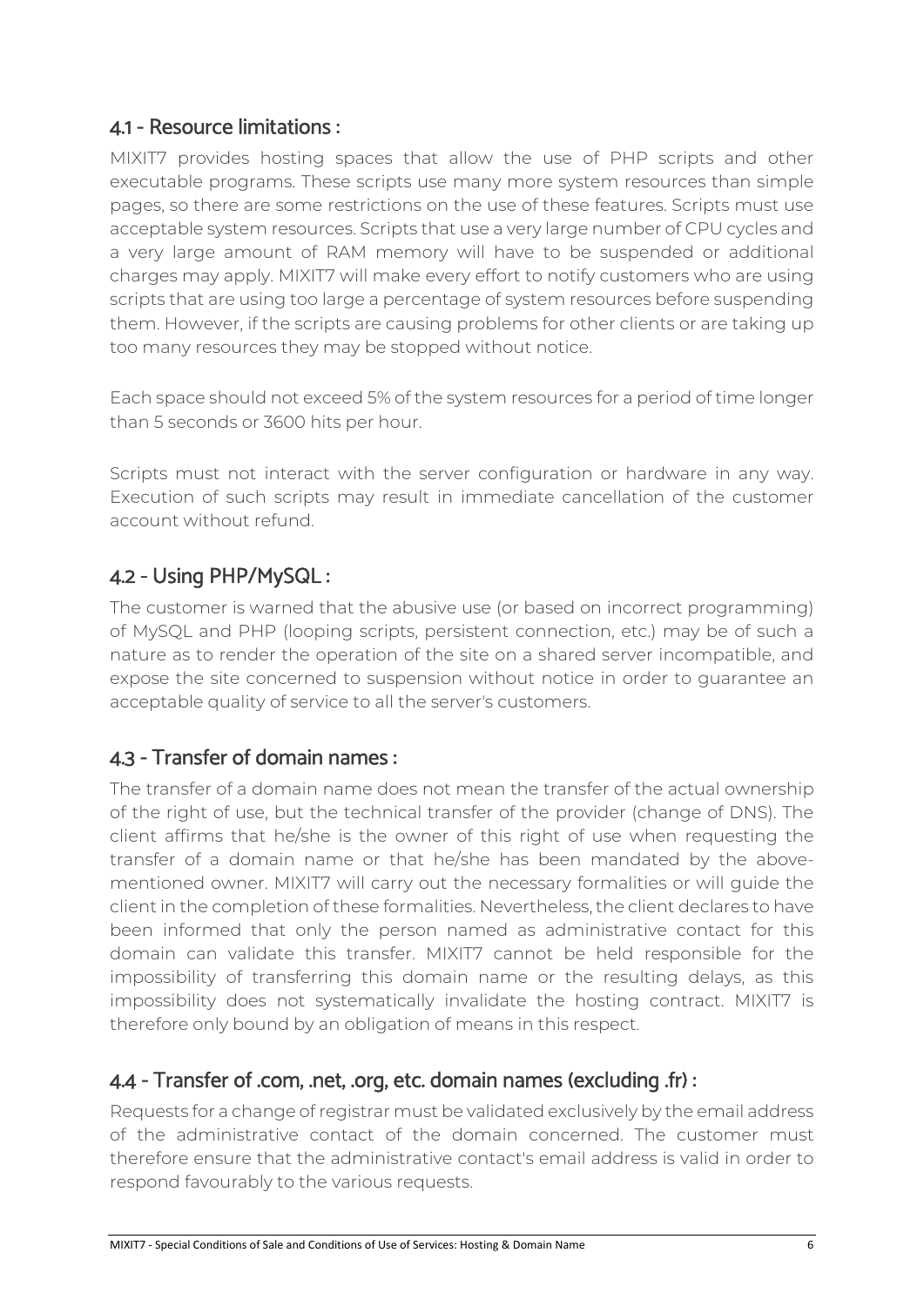No reimbursement corresponding to the price of the domain names will be made concerning the transfer (change of registrar, delation or name servers) of an unsuccessful domain name, the object of the order being precisely the attempt to transfer and not its success.

Administrative fees may be charged for domain name transfer services.

#### 4.5 - Registration / Transfer :

For any request to AFNIC (allocation of the form number for the opening of a file) the domain name must be justified and conform to the AFNIC naming charter. MIXIT7 will proceed with the request for registration of a domain name or the change of delegation (subject to acceptance of the file by AFNIC), only on receipt of all the necessary supporting documents (letter of commitment and supporting documents).

In the event of incomplete or erroneous information, missing documents, or noncompliance with the naming charter, MIXIT7 will suspend all requests and no purchase voucher or refund corresponding to the price of the web name pack will be made. You then have 14 days to provide us with the necessary information. After this period, your order will be cancelled.

In case of refusal by Afnic, MIXIT7 will suspend all requests and no voucher or refund corresponding to the price of the domain name services will be made. You then have a period of 2 months to provide us with the necessary information. After this period, your order will be cancelled.

In the case of a transfer (change of delegation), you must also send a registered letter with acknowledgement of receipt to your former provider so that it validates your request with AFNIC.

Any changes to the whois information (administrative contact information) will be invoiced.

#### 4.6 - Invoicing of domain names :

Internic fees are only included for the creation of a new domain name or for a change of registrar 60 days before the expiry date of the domain name.

In the case of a change of delegation, the cost of renewing a domain name is included in the price of the package (if this transfer is made at least 60 days before the domain's expiry date).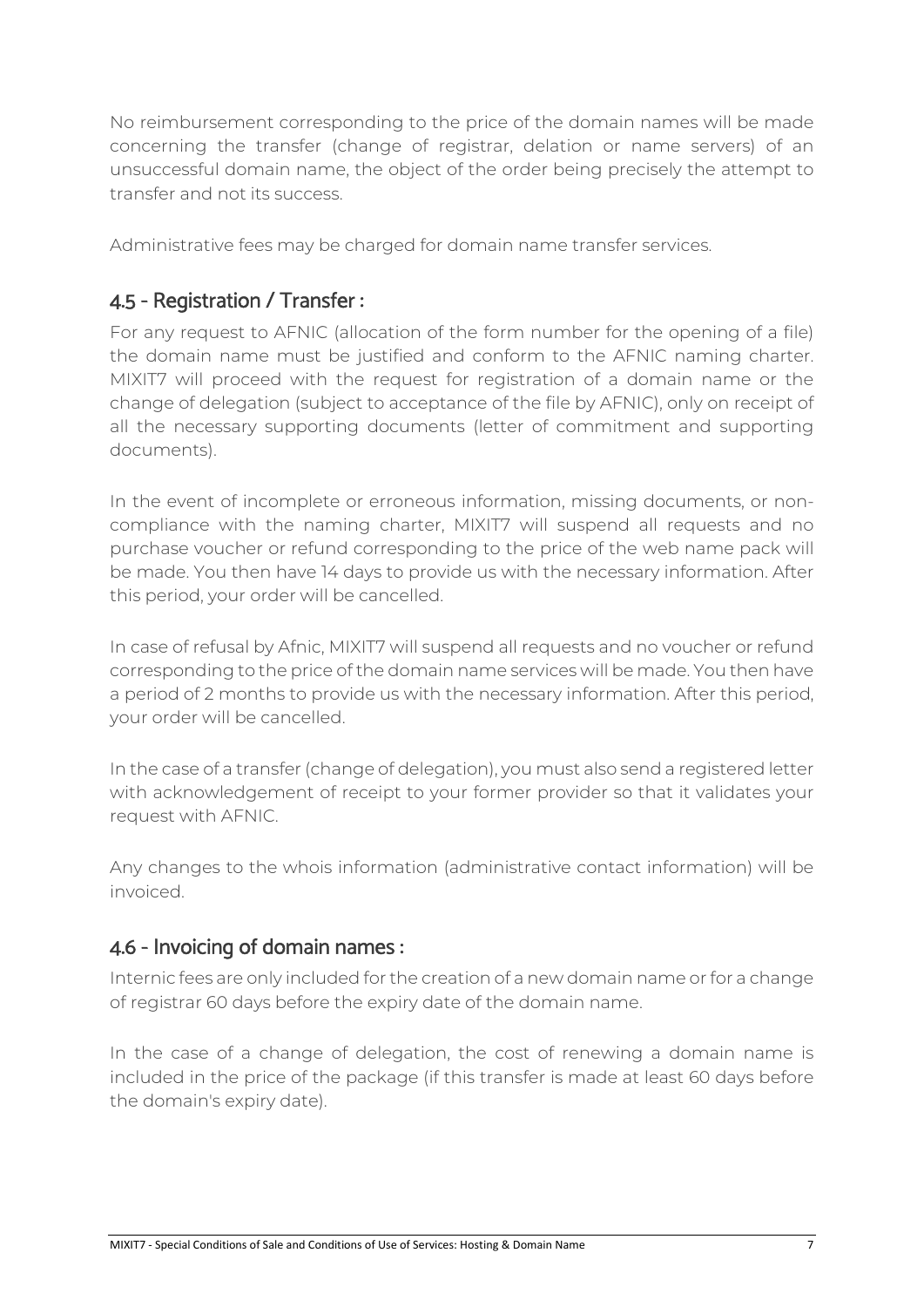MIXIT7 will not pay any domain name registration or renewal invoice if MIXIT7 is not the billing contact. Any change in the billing contact may result in MIXIT7's suspension of the Registrar's invoice.

#### 4.7 - Trademark law :

The domain names registered by the client are his sole responsibility.

The client undertakes to respect the legislation in force concerning trademark law. MIXIT7 reminds the client that trademark infringement is punishable by law. It is in fact a criminal offence.

Penalties that can be imposed include fines, imprisonment and closure of the establishment.

MIXIT7 cannot be held responsible for the client's failure to comply with legislation and reminds the client that in the event of civil or criminal proceedings against the client, MIXIT7 may suspend the use of the client's domain name following an injunction issued by a judicial authority.

#### 4.8 - Late renewal :

It is your responsibility to inform us if you do not wish to renew the domain. If you do not pay the invoice, the domain name will not be renewed.

Thus, in the case of a late renewal (i.e. after the due date of one day), the order will be increased by 40 euros (excl. VAT) for manual renewal costs, if this procedure is still possible.

This applies to all services.

# Article 5: Responsibility of MIXIT7

MIXIT7 undertakes to do everything possible to register/transfer/renew domain names after validation of the payment of the corresponding order. However, this is an obligation of means and in no case an obligation of result, this being impossible to quarantee.

#### 5.1 - Contents :

MIXIT7 has no control over the content issued by the client, whether through its web space or the mail that it may send. Under no circumstances can MIXIT7 be held responsible for any action or recourse by a third party, in particular as a result of: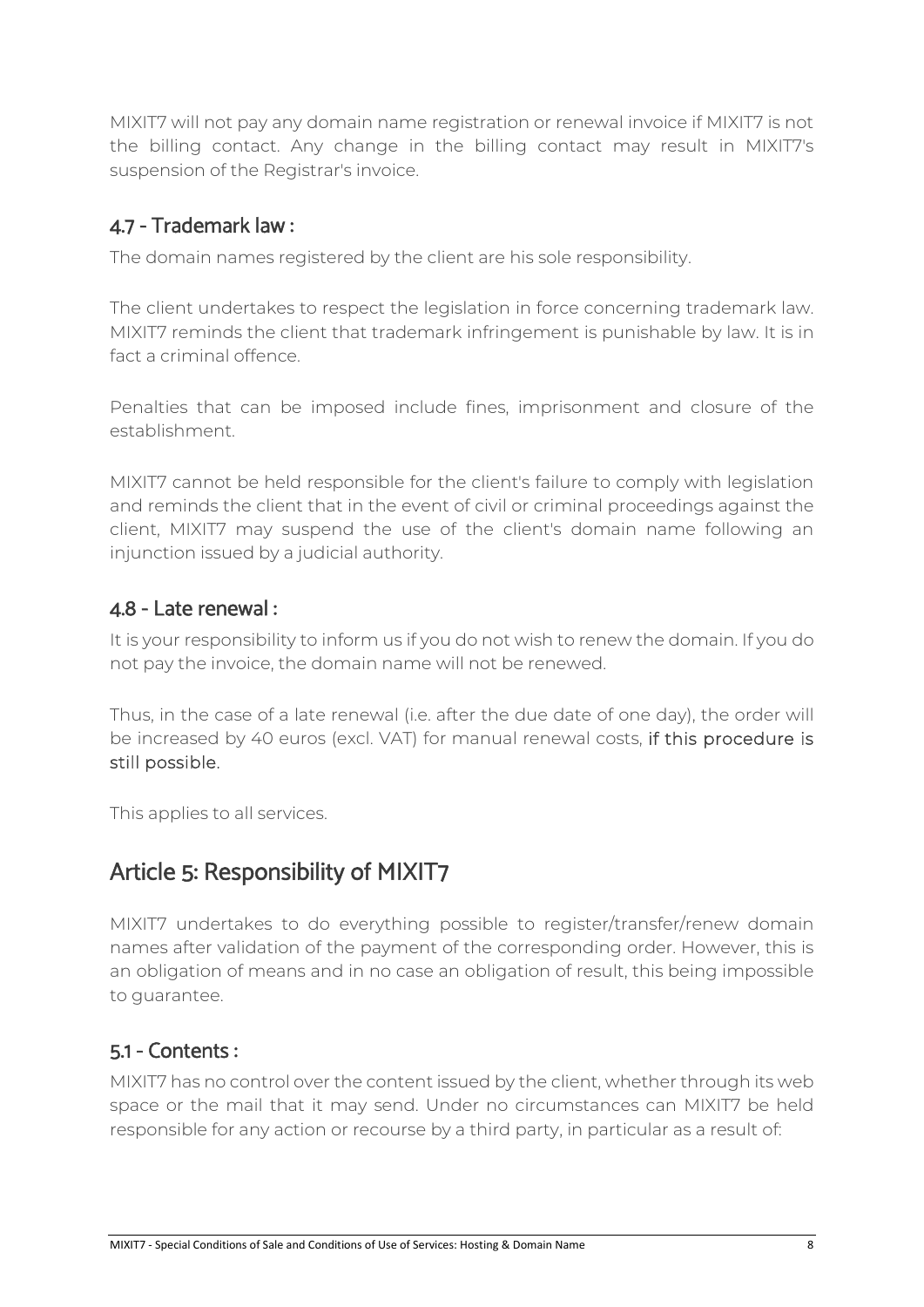- information, sounds, images, texts and multimedia documents contrary to the laws and regulations in force, contained and/or distributed on its web space by the customer.
- infringement of intellectual property rights relating to the works contained or disseminated, in whole or in part, on the customer's web space.

#### 5.2 - Accessibility :

Due to the characteristics and limitations of the Internet, which the client declares to be aware of, MIXIT7 cannot in any way be held responsible for access speeds from other sites in the world or for slowdowns or difficulties in accessing the client's site. Nor can MIXIT7 be held responsible for the non-delivery of e-mails, discussion forum articles, due to the same limitations and characteristics of the Internet. MIXIT7 reserves the right to temporarily interrupt access to its services for reasons of maintenance and/or improvement without the right to compensation. However, MIXIT7 undertakes to use all the means at its disposal to minimise this type of interruption.

If an audit is carried out on the slowness of a service and the reported slowness is due to the quality of your scripts, MIXIT7 will charge the audit at the current hourly rate.

#### 5.3 - Safety :

MIXIT7 cannot be held responsible for malicious access to the client's web space or for hacking into the client's mailboxes, despite all the security measures taken by MIXIT7.

#### 5.4 - Denial of guarantees :

The MIXIT7 service is provided on an as-available basis. MIXIT7 specifically disclaims any other warranty, including any warranty of merchantability or fitness for a particular purpose. In no event shall MIXIT7 be liable for consequential, indirect, special or incidental damages. Even if MIXIT7 has been advised by the customer of the possibility of such loss or potential damage. If MIXIT7's service to the client is disrupted, or fails to function for any reason, MIXIT7 is not liable for loss of revenue due to a service interruption because MIXIT7 is subject to an obligation of means.

MIXIT7 does not provide a contract with compensation beyond the amount of the service in case of unavailability (loss of turnover, loss of customers).

#### 5.5 - Force majeure :

MIXIT7 will not be held responsible for any delay or non-execution, when the cause of the delay or non-execution is due to the occurrence of a case of force majeure usually recognised by jurisprudence. The case of force majeure suspends the obligations arising from the present contract for the entire duration of its existence.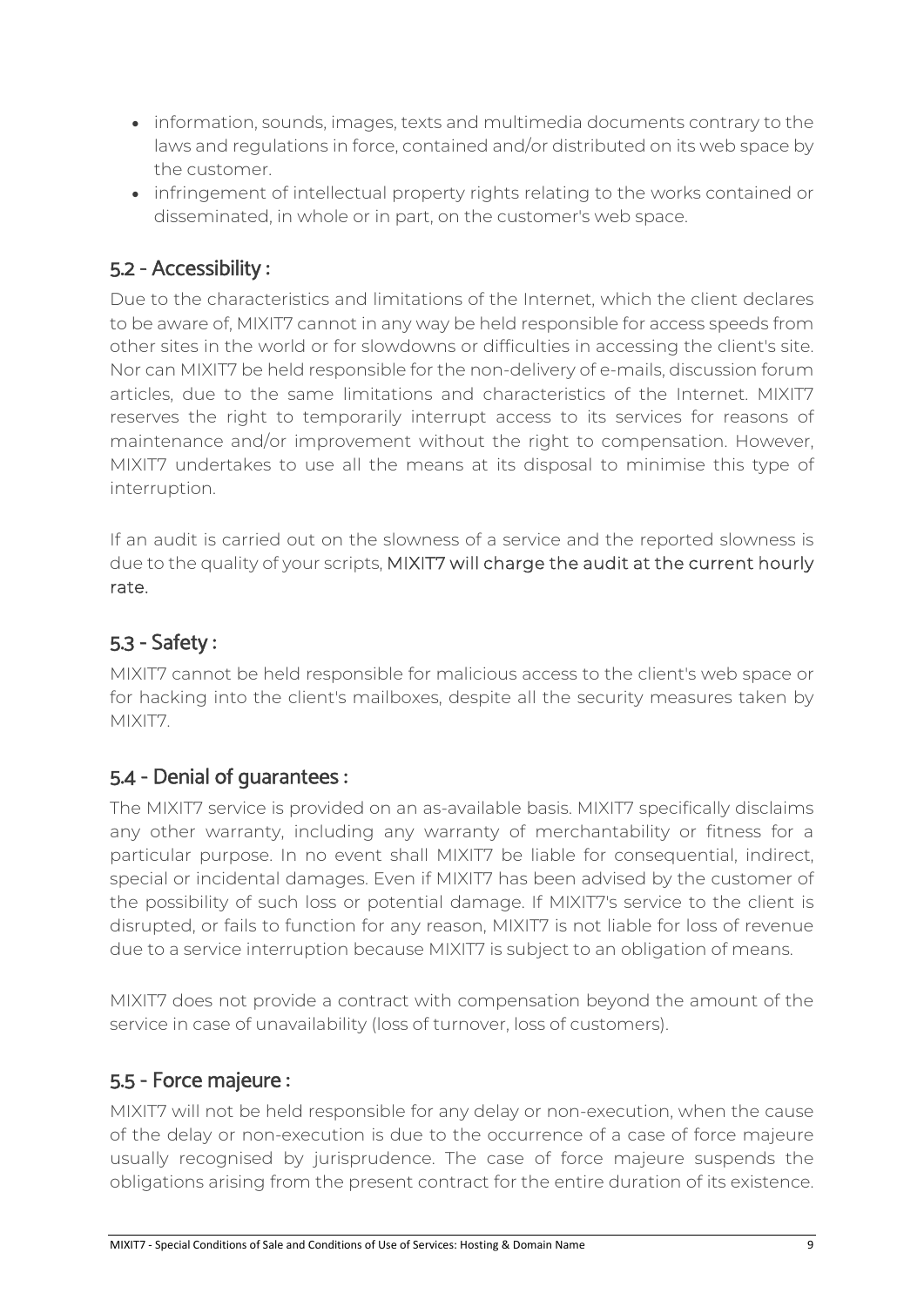However, if the case of force majeure lasts for more than 30 consecutive days, it shall give rise to the right to terminate the present contract by either party eight days after sending a registered letter with acknowledgement of receipt notifying this decision.

#### 5.6 - Compensation :

The Customer agrees to defend, indemnify and hold the Provider harmless against any loss, damage or claim, (including attorney's fees) related to the use of the service provided by the Provider to the Customer under this Agreement, including but not limited to: false advertising, liability claimed for product or service sold by the Customer, copyright or trademark, interruption or defect in the operation of the service or for any content submitted by the Customer.

# Article 6: Termination

Any default or delay in payment by the customer shall result in automatic termination of this contract.

#### 6.1 - Termination by the customer :

The client can terminate his subscription before the end of the contract by notifying MIXIT7 in writing, up to 1 month before the end of the contract (registered letter with acknowledgement of receipt). This cancellation does not entail any reimbursement.

If you do not wish to renew your contract, you must send us a letter with acknowledgement of receipt simply stating that you do not wish to renew the service concerned, at least 1 month before the end of the contract.

#### 6.2 - Termination by MIXIT7 :

Non-compliance by the client with the stipulations of these general hosting conditions, and in particular any activity specifically prohibited from MIXIT7's servers and/or any content specifically prohibited on MIXIT7's servers and/or likely to give rise to civil and/or criminal liability and/or likely to infringe the rights of a third party, will result in MIXIT7's right to interrupt the client's services without delay and without prior formal notice and to terminate the contract immediately and automatically, without prejudice to the right to any damages that MIXIT7 may claim.

In these cases, the client cannot claim reimbursement from MIXIT7 of sums already paid. MIXIT7 may terminate the contract by registered letter with acknowledgement of receipt, subject to a notice period of one month. In the event of a breach by one of the parties of one or other of its obligations under the contract which has not been remedied within a period of seven days from either a registered letter with acknowledgement of receipt sent by the complaining party notifying the breaches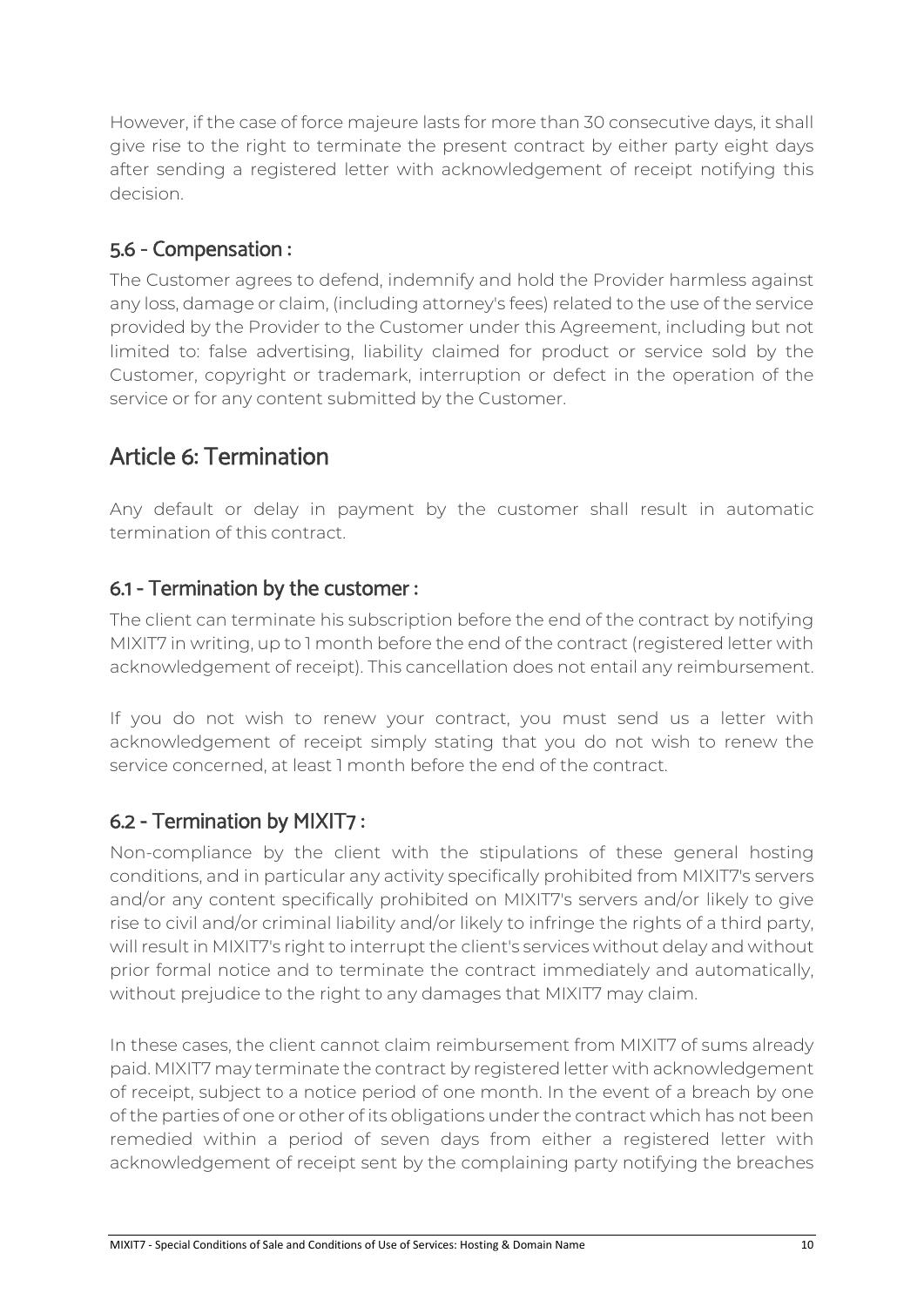in question, or any other form of authentic notification sent by the said party, the contract will be terminated by operation of law, without prejudice to any possible damages which might be claimed from the defaulting party. The date of notification of the letter containing the breaches in question will be the date of the postmark, on the first presentation of the letter. If MIXIT7 terminates the contract under the conditions set out in this article, the client will not be entitled to the reimbursement by MIXIT7 of sums already paid, and MIXIT7 will not be liable for any compensation to the client. On the other hand, if the client's failure to comply with its obligations results in damage to MIXIT7, MIXIT7 reserves the right to take legal action against the client to obtain full compensation for this damage, and in particular the reimbursement of damages, penalties, costs and fees incurred by MIXIT7. Under the terms of this contract, for whatever reason, MIXIT7 undertakes to remove all files relating to the client's site and present on its servers. The service is restricted, limited or suspended as of right if payment is not effective after a reminder and letter of formal notice. The service may also be restricted, limited or suspended when the specific conditions applicable to each type of service provided by MIXIT7 provide for this sanction as a consequence of a breach. In all cases, the measures of restriction, limitation or suspension are applied according to the seriousness and recurrence of the breach(s). They are determined according to the nature of the breach or breaches observed. The client understands that MIXIT7 will have to restrict, limit or suspend the hosting if MIXIT7 receives a notice to this effect from a competent administrative, arbitral or judicial authority, in accordance with the appropriate applicable laws.

# Article 7: Special conditions domain name

If MIXIT7 purchases a domain name for the client, MIXIT7 will be listed as the default technical contact (unless the client expressly requests otherwise). The owner of the domain name is always the administrative contact, i.e. the client. In the event of a transfer, the client undertakes to enter MIXIT7 as the technical contact in the domain name information. If this is not done, MIXIT7 cannot be held responsible for not updating the information necessary for the proper functioning of the domain name. These rights will be returned at the end of the present contract.

# Article 8: Fees, payment, renewal

The prices of the services provided by MIXIT7 under the MIXIT7 service contract are subject to several tariffs established according to the nature of the services provided. The current rates are available on request from MIXIT7. The subscriptions and services offered are mentioned on the quote accepted by the client; they are exclusive of tax (HT) and are payable in euros in advance by monthly or annual payment according to the option chosen by the client. MIXIT7 reserves the right to modify its prices at any time, subject to informing the client by e-mail or by an online warning on the site www.MIXIT7.com one month in advance if the new rates are less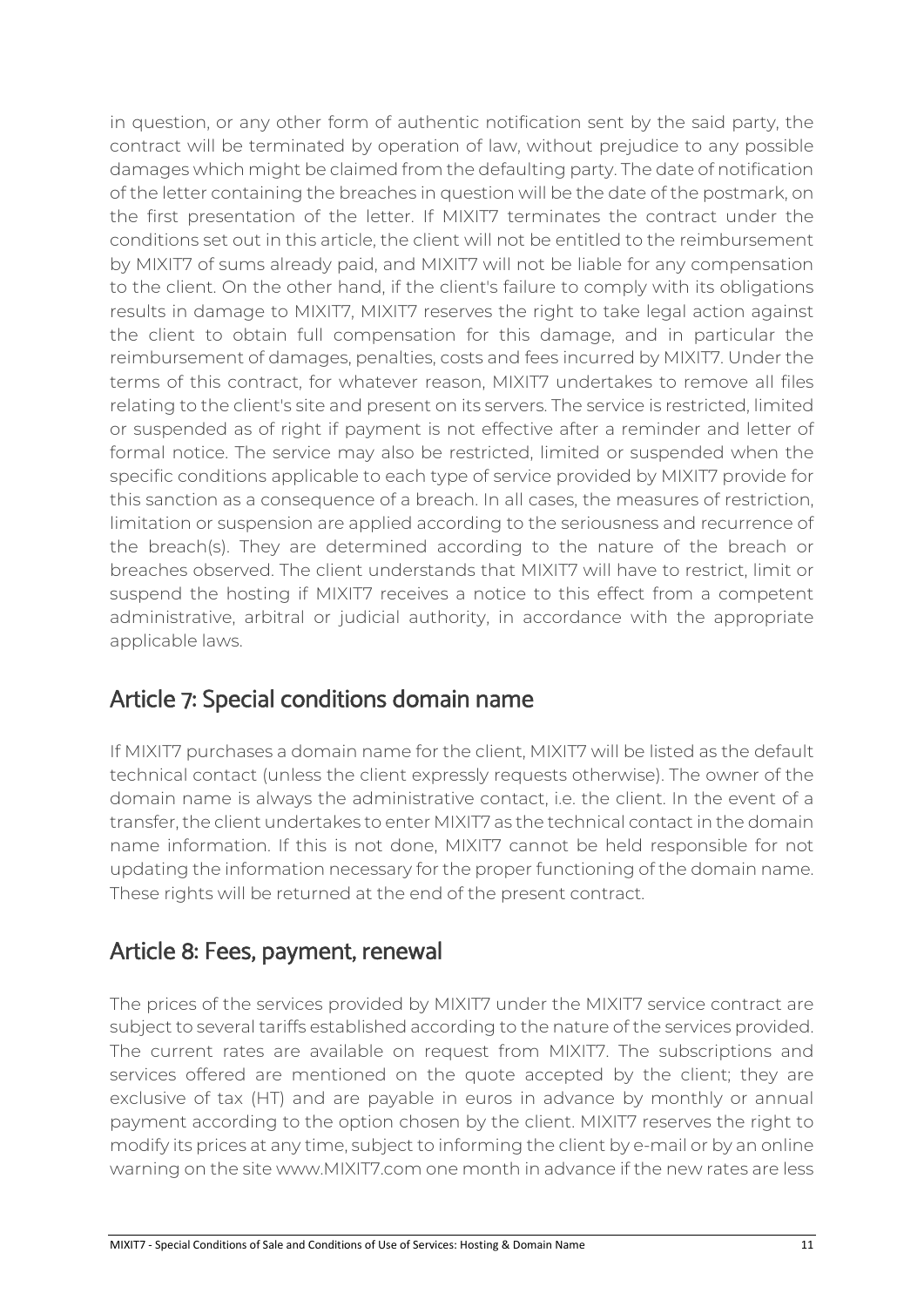favourable to the client. Following this information, the customer will be free to terminate the contract, under the conditions specified in article 6. Failing this, the customer will be deemed to have accepted the new rates. The changes in rates will be applicable to all contracts and in particular to those in progress. MIXIT7 reserves the right to pass on, without delay, any new regulatory, administrative or legal tax or any increase in the rate of existing taxes.

#### 8.1 - Installation costs

Depending on the specificities of the project, an installation fee may be charged for the installation and configuration of the customer accounts.

#### 8.2 - Terms of payment

Prepaid subscriptions are guaranteed for the period concerned. Payment must be made by bank transfer.

#### 8.3 - Renewal

In the event of renewal, the taxes and rates applicable will be those in force on the day of renewal. MIXIT7 will notify the client by e-mail of its obligation to pay the renewal price of the accommodation(s) concerned. This notification will be sent to the billing contact (it is the client's responsibility to keep this email address up to date). In the absence of full payment of the renewal price fixed in the tariff, MIXIT7 will not be able to carry out the renewal requested by the client. The client will receive an e-mail notifying him/her of the closure of the hosting on the anniversary date of the hosting. MIXIT7 will undertake the deletion of the hosting on D+15 days according to the anniversary date of the renewal, the client will receive a notification e-mail to inform him/her of the deletion of the hosting for non-payment. Any failure to pay or irregular payment, i.e., in particular, of an erroneous or incomplete amount, or not including the required references, or made by a means or procedure not accepted by MIXIT7, will be purely and simply ignored and will result in the rejection by MIXIT7 of the registration, renewal or transfer request. In the case of a renewal paid by cheque, it is the client's responsibility to request the renewal with sufficient time so that the cheque is effectively received by MIXIT7 5 days before the expiry of the hosting. Any incident and/or delay in payment on the due date will result in suspension of services. The client is solely responsible for the payment of all sums due under the MIXIT7 service contract.

#### 8.4 - Consequences of late payment

Any unpaid amount will be considered as late payment. By express agreement and unless a deferral is requested in time and granted by MIXIT7 in a specific and written manner, total or partial non-payment on the due date of any sum due under the contract will automatically and without prior notice and without prejudice to the article "termination":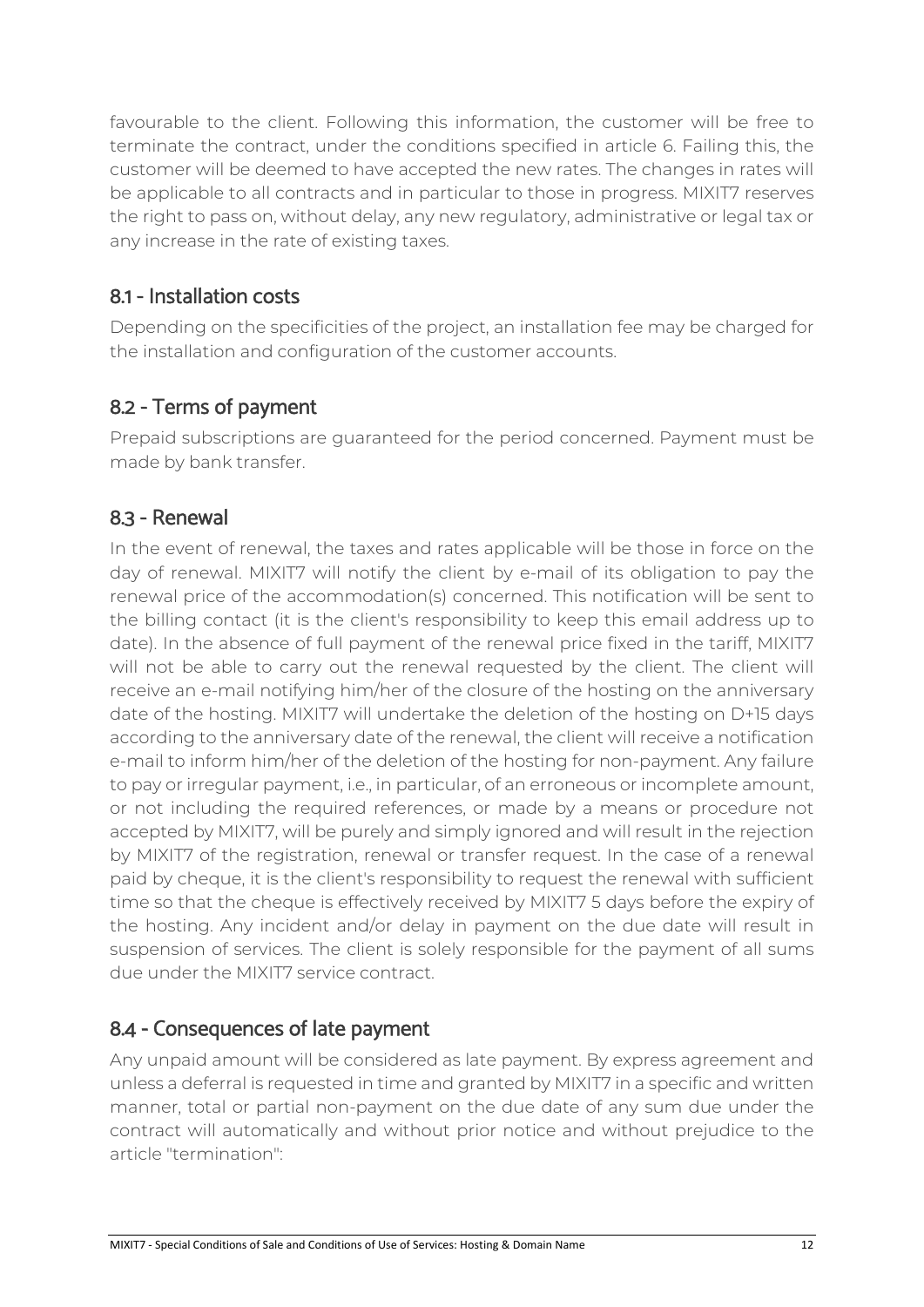- the immediate payment of all sums remaining due by the client, whatever the method of payment provided.

- The possibility of suspending or terminating, at MIXIT7's discretion, the execution of any order in progress until full payment of the sums due by the client.

- The application of interest at a rate equal to 12% but not less than one and a half times the French legal interest rate.

- The suspension of all services in progress, whatever their nature, without prejudice to MIXIT7's right to terminate the contract as stipulated in the article "termination".

Any disagreement concerning the invoicing and the nature of the services must be expressed by e-mail to hello@mixit7.com within one month of the order form being issued. In the event that MIXIT7 incurs expenses, it will inform the client and provide the corresponding receipts and invoice. The client may then pay the amount due by bank transfer in euros.

### Article 9: Modification

MIXIT7 is free to modify its general and, where applicable, special conditions of sale, but must inform the client by e-mail beforehand.

# Article 10: Advertising and promotion

MIXIT7 may use the services provided to the client in this way on its websites, commercial documents and brochures.

# Article 11: Application and enforceability of the MIXIT7 SCS

The present special conditions are applicable to all hosting services provided by MIXIT7. The contract prevails over any brochure, commercial brochure, advertising or content of the MIXIT7 website, subject to the application of the "modification" clause. The fact of placing an order implies the client's full and unreserved acceptance of the present general hosting conditions, which apply regardless of the options selected, the hosting subscribed to and the terms of opening of the hosting. No separate request or particular modification of the order made by the client may, unless formally and expressly accepted, be invoked against MIXIT7, regardless of the time at which it may have been brought to the knowledge of the latter.

# Article 12: General provisions